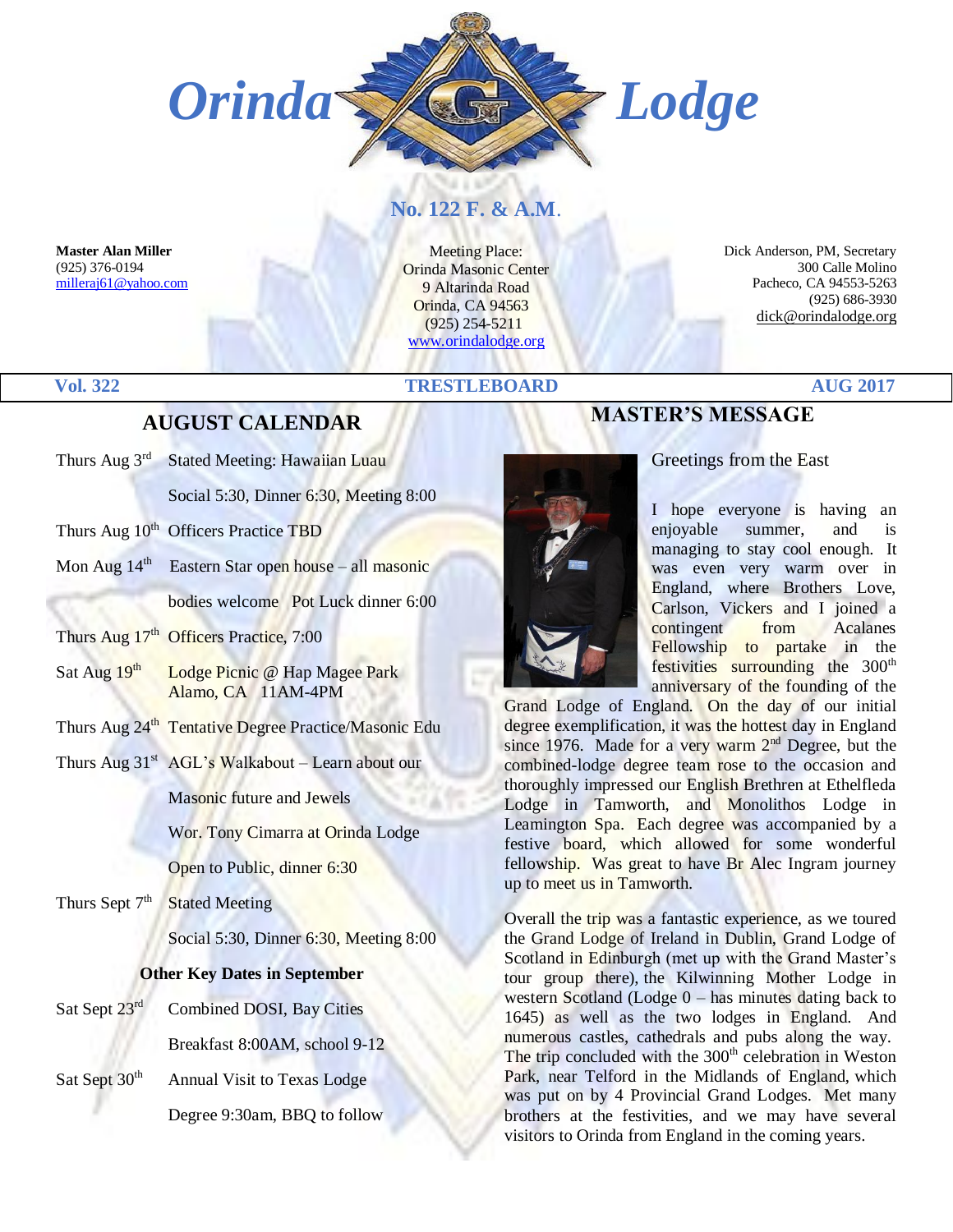Was good to see Grand Master Heisner back in Orinda, as we played host for San Francisco Lodge 120 to bestow the 75-year Diamond Jubilee pin on their Brother Norman Nicoll, who lives locally in Walnut Creek. And a special thank you to Master Ed Del Rosario for allowing us to host, and for making a generous donation to the Raising-a-Reader program in our name. And thanks to Tom Kavishi for providing the excellent meal.

The 4<sup>th</sup> of July parade was again a success, with the large Masonic contingent consisting of members from Orinda, as well as Acalanes and Live Oak lodges, together with Diablo Eastern Star and the Bethel 218 Job's Daughters. The Tiaras and candy handed out by the girls was a big hit with the young crowd lining the parade route. Big thank you to Br Kendal for arranging participants from the FO-15 Car Club for some added horsepower this year, in the form of a 1971 Camaro and '72 Cutlass convertible. They said they can bring more cars next year, so we'll look forward to that. Congrats also to our Jr Warden Sean Mergy for winning the perpetual trophy for best ribs at the Rib cook-off at the July Stated Meeting Dinner.

August will see thing kick back into gear, starting with our Hawaiian night luau for the Aug 3rd Stated meeting dinner. The lodge picnic will again be at Hap Magee Park in Alamo, on Saturday Aug 19<sup>th</sup>, 11-4. See our Jr Warden's column for more details on this fun annual event. Orinda will also be hosting a district school of instruction (3<sup>rd</sup> degree) on Thursday the 17<sup>th</sup>, so lots of ritual work in the forecast for the officers. Our annual visitation to Texas Lodge in San Juan Bautista will be on Saturday September  $30<sup>th</sup>$ , followed by our annual hosting of Live Oak Lodge in October – details still being worked for that one.

So keep cool, and enjoy the bountiful fruits that a California summer has to offer.

Freemasonry at the Grand Lodge of Ireland, our host was the Grand Tiler. His talk about the unintentional consequences of the Papal Bull outlawing Catholics from becoming freemasons was very interesting, more on that subject at a later talk.

Then we traveled thru Belfast to Scotland to visit the Oldest Lodge in the United Kingdom, Kilwinning Lodge #0 (nicknamed the Mother Lodge). Our Scottish brethren were fabulous hosts with a fully stacked bar (standard accessory in English Lodges!).

From Kilwinning, we traveled to Edinburgh to see the Grand Lodge of Scotland. From Scottish Freemasonry is where American Freemasonry received our letter G, featured so prominently in our symbols. The Grand lodge had a collection of very old aprons that was very interesting. From Scotland, we traveled to England to exemplify our second degree to some very grateful English lodges. The 300th Anniversary was held at Weston Park, which used to belong to the 7th Earl of Bradford. The brothers treated us to a reenactment of the Battle of the Alamo with live muskets and cannon, no ammo of course. This reenactment was performed by a traveling masonic lodge. Wor Bro. Vic Vickers PM, and I went back stage to talk and spend time with the brothers, and I give them a treat, I performed some techniques I learned about fighting with a bayonet or pole arm! The brothers were very impressed and extended an offer to play a part in the reenactment with uniform, I graciously declined the offer. Weston Park was a memorable experience capped by a fantastic with fireworks display. Wor. Vic and I also visited the crown jewel of the trip, the United Grand Lodge of England! Overall, a very special trip for me!

#### **Bro. Earl Love Jr. Sr. Warden**

#### **From the South**



Ladies, brethren and friends,

Now that summer is in full swing hopefully all are enjoying the long days and spending time with friends and family whatever the occasion may require.

On Saturday Aug  $19<sup>th</sup>$ . Orinda lodge will be hosting our annual picnic at Hap Magee park in Alamo from 11 to 4 PM masons and non-masons welcome.

The lodge will be providing hot dogs, hamburgers, tri tip and chicken lovingly barbecued by brother

#### **Alan Miller, Master**

#### **SR. WARDENS MESSAGE**



Hello Brethren, and Greetings from the West,

June was very special to me, I was able to make a trip with the brethren of Acalanes Fellowship #480 to partake in the 300th Anniversary of the establishment of Freemasonry in England. Our

first stop was in Dublin, where we experienced Irish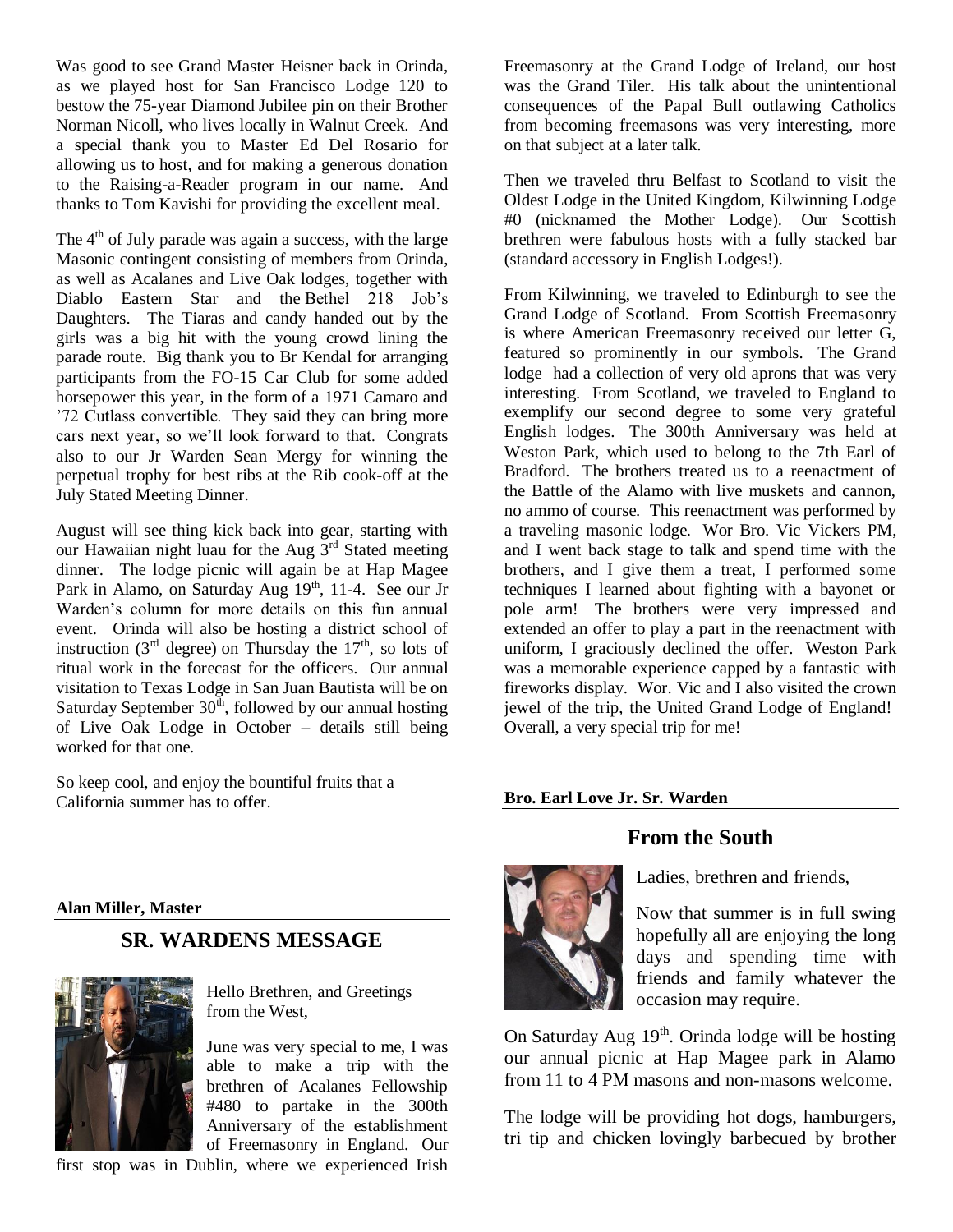Greg Bloom and myself. We also will provide the buns, basic condiments and beverages.

This a potluck picnic, so we ask that everyone please bring something to add to the festivity. I have divided the items needed by last name:

A – D, toppings for hamburgers and hot dogs Etc. Cheese, onions, tomatoes and whatever else you would like.  $E - J$ , desserts, cookies, cake etc. feel free to add to your liking.  $K - R$ , salads, pasta, potato, bean etc.  $S - Z$ , appetizers, chips, dips...

Please do not forget to call the Jr. Wardens line to make your reservation so we can provide enough food for everyone.

**Bro. Sean Mergy, Jr. Warden**

#### **August Birthdays**

| 3 Ralph D. McDonald      | 20 R. Trent Retallack   |
|--------------------------|-------------------------|
| 5 Ronald G. Light DDS    | 21 Charles R. Neil PM   |
| 5 Theodore J. Budach Jr. | 22 Cary L. Carlson PM   |
| 8 Michael I. Malliarys   | 23 Kenneth McCraken     |
| 9 William O. Richmond PM | 24 Edwin Riksheim PM    |
| 10 Jon L. Benson PM      | 25 Robert P. Dathe      |
| 15 Michael D. Gooding    | 25 Don E. Weisse Jr. PM |
| 16 Justin R. Martinez    | 26 Gary E. Dana         |
| 17 Darrell R. Gray       | 30 Mete Soyoguz         |
| 18 Robert C. Long        |                         |
|                          |                         |

### **Memorials**

**In Memoriam Winton E. Mather Born March 9, 1932 in California Raised November 10, 2005 A 11-year member of Orinda Lodge Entered into rest July 1, 2017 Age 85 years**

#### **Degree Team in England**



# **2017 LODGE OFFICERS**

| <b>Master</b>          | <b>Alan Miller (Michele)</b>                  |
|------------------------|-----------------------------------------------|
|                        | (925) 376-0194 milleraj61@yahoo.com           |
| <b>Senior Warden</b>   | Earl Love Jr.                                 |
|                        | (510) 325-2830 elovejr@hotmail.com            |
| <b>Junior Warden</b>   | <b>Sean Mergy (Danica)</b>                    |
|                        | (925) 766-6881 s.mergy@comcast.net            |
| Treasurer              | <b>Curtis Trenor</b>                          |
|                        | $(925) 708 - 1331$                            |
| <b>Secretary</b>       | <b>Dick Anderson, PM</b>                      |
|                        | Fax (925) 254-3990 Home (925)686-3930         |
|                        | Toll free (888) 671-4221 dick@orindalodge.org |
| Chaplain               | Mickey M. Ganitch, PM (Barbara)               |
|                        | (510) 352-1257 mbganitch@earthlink.net        |
| <b>Senior Deacon</b>   | <b>Kendal Mason</b>                           |
|                        | $(415) 571 - 0524$                            |
| <b>Junior Deacon</b>   | <b>Michael I. Malliarys</b>                   |
|                        |                                               |
| <b>Senior Steward</b>  | <b>Guss Annan (Nancy)</b>                     |
| <b>Junior Steward</b>  | Sam Khashabi                                  |
|                        | (925)260-7472 aeco1971@yahoo.com              |
| <b>Marshal</b>         | Ed Lana (Diana)                               |
|                        | (925) 676-7811ed122@edlana.com                |
| Organist               | William O. Richmond, PM (Bonnie)              |
|                        | (510) 531-5078 brich1011@sbcglobal.net        |
| Tiler                  | Robert H. Traxler, PM                         |
|                        | (510) 357-5994 traxlerrobert@hotmail.com      |
| <b>Officers' Coach</b> | Donald E. Weisse, Jr., PM (Pat)               |
|                        | $(510) 534 - 8377$                            |
| Candidates/            | Cary Carlson, PM (Lynne)                      |
| <b>Officers' Coach</b> | (925) 360-2716 caryorinda122@gmail.com        |
| <b>305th District</b>  | <b>Greg Thompson</b>                          |
| <b>Inspector</b>       | (510) 215-1592 gregthompson7@yahoo.com        |
|                        |                                               |
| <b>Building Mgr.</b>   | Katie Pintado                                 |
|                        | (925) 818-2884 rentorindalodge@gmail.com      |
| <b>Trestleboard</b>    | <b>Vic Vickers</b><br>vic@vickers1.com        |
|                        | $(510)$ 393-8811                              |
| Webmaster              | <b>Curtis Trenor</b>                          |
|                        | $(925) 708 - 1331$                            |
|                        |                                               |

#### **Orinda Hall Association Board**

| <b>Cary Carlson, PM</b> |
|-------------------------|
| Erik Johnson, PM        |
| <b>Ed Lana</b>          |
| <b>Ben Bloom</b>        |
| <b>Members:</b>         |
| <b>Gary Peare, PM</b>   |
| (E) Alan Miller, WM     |
| (E) Earl Love Jr. SW    |
|                         |
|                         |

### **Orinda Lodge #122 Trustees**

| <b>Jim Dickow, PM</b>    | (2019) |
|--------------------------|--------|
| Tom Kavishi, PM          | (2017) |
| <b>James Petersen</b>    | (2018) |
| <b>Henry Gannett, PM</b> | (2020) |
| Greg Boom, PM            | (2021) |
|                          |        |